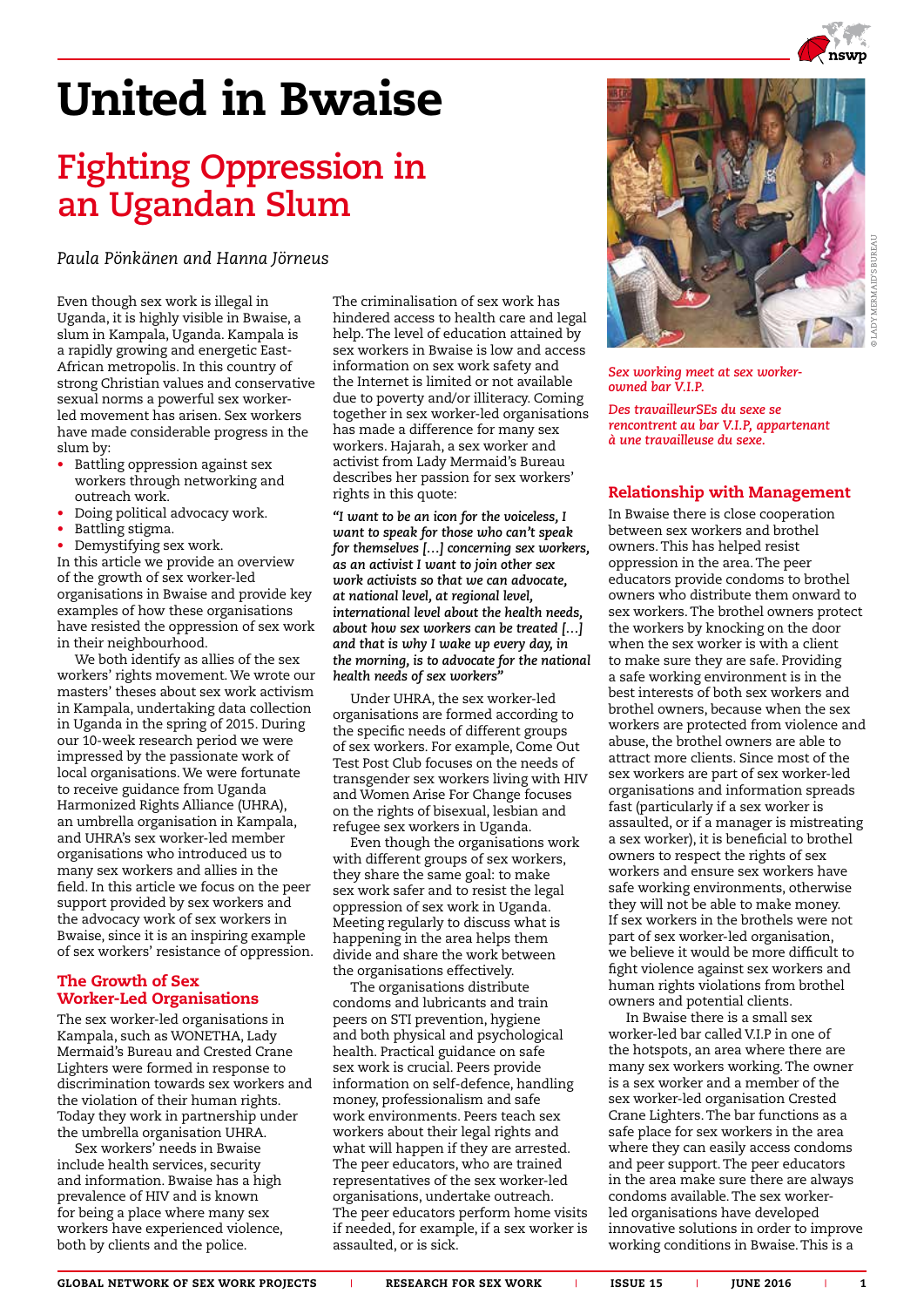

great example of resistance because it shows that sex workers are fully capable of designing and implementing services for themselves.

### Relationship with Neighbours

It is beneficial for sex workers to have positive relationships with local leaders, especially when working in neighbourhoods like Bwaise. Sex workers in Bwaise have spent time developing relationships with political and community leaders, as well as religious leaders like priests. As a result, sex workers feel more supported in their local communities and have gained the respect of local leaders in Bwaise. As Diana from WONETHA explained:

*"Because there are some hotspots whereby a sex worker could be violated by a client but then the local leader comes on the side of the sex worker, so there is a change."* 

### *Peers offer self-defence classes to sex workers in Kampala.*

*Les éducateurRICEs pairEs offrent des cours d'auto-défense pour les travailleurSEs du sexe à Kampala.*



### Relationship with the Health Care System

STI testing is done in hotspots during outreach events. Otherwise testing is free at Most at Risk Populations Initiative (MARPI), a clinic that delivers sex worker friendly health services and counselling in Kampala. The sex worker-led organisations trained MARPI staff about how to deliver sex worker friendly services and MARPI train other health care providers. The referral system is a big part of grassroots interventions in Bwaise. Through the acknowledgement of their own limitations (financial, human resources) sex workers use other professionals when needed. This benefits all actors in the process through mutual learning, led by sex workers themselves. Through this multiplicity of approaches sex workers are organising themselves to access sex worker friendly health care services, making the entire community more resilient in the context of an absence of formal health care services in the slums.

### Relationship with the Law

Another way of resisting the legal oppression of sex work is through the paralegal system. Situated in Kampala, the Human Rights Awareness and Promotion Forum (HRAPF) gives free legal aid to sex workers who are arrested or if their rights are violated. HRAPF is the only legal firm that offers free support to sex workers in Uganda. They also train sex workerled organisations on Ugandan laws. The trained sex workers are called paralegals. Currently there are around 40 paralegal sex workers, operating as a link between the lawyers and their peers. This has created a safer working environment for sex workers and

*Sex workers in Kampala, Uganda, protest the violations of their human rights with the African Sex Workers' Alliance.*

*Des travailleurSEs du sexe à Kampala, en Ouganda, protestent contre les violations de leurs droits avec l'Alliance des travailleurSEs du sexe en Afrique.*

given them important tools for fighting oppression. It has, according to all the sex worker-led organisations and their allies, decreased police abuse and lowered corruption.

### Conclusion

Sex workers have united to resist oppression in a lively and vivid way in Kampala. The activism in Bwaise springs from discrimination and stigmatisation. The goal of activism in Bwaise is to promote the health and well-being of sex workers, make sex work safe and change society's views of it. However, governmental organisations, non-governmental organisations, and various funding agencies must support the empowerment of sex workers and support sex worker-led organising in Uganda. Our view, as progressive social workers, is that sex workers are fully capable of designing and implementing programmes themselves, and it is the role of allies such as us to support them in that process.

*Sex workers' rights are human rights!*

#### ABOUT THE AUTHORS

**Paula Pönkänen** and **Hanna Jörneus** have Masters in Social Work and Human Rights from the University of Gothenburg. They wrote their masters' theses "Empowered at Dusk – Sex Work Activism in Kampala" in Uganda in 2015. They are passionate and radical social workers and human rights defenders from Finland and Sweden.

GLOBAL NETWORK OF SEX WORK PROJECTS | RESEARCH FOR SEX WORK | ISSUE 15 | JUNE 2016 | 2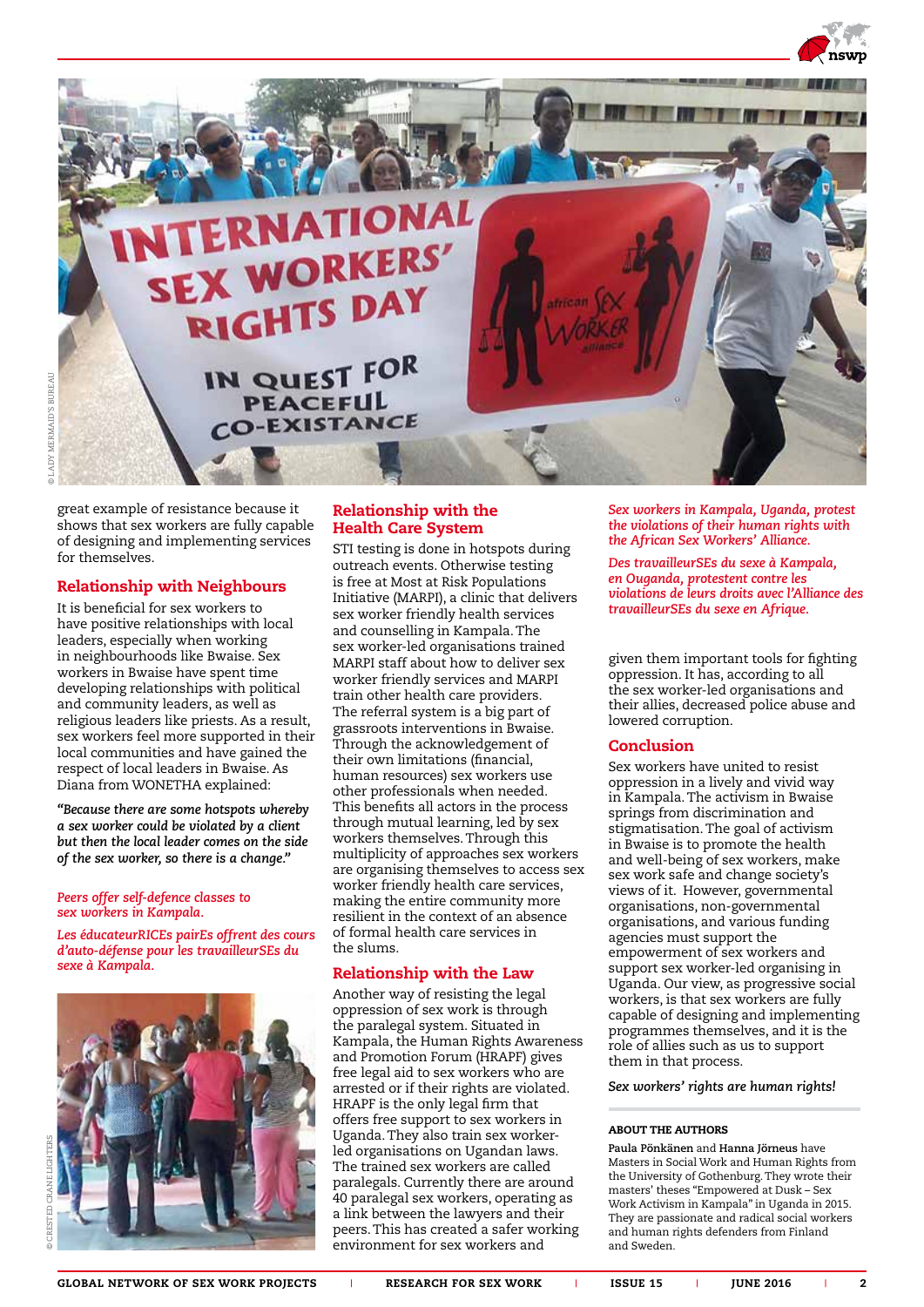

# UniEs à Bwaise

# **Combattre l'Oppression dans un Bidonville d'Ouganda**

### *Paula Pönkänen et Hanna Hanna Jörneus*

Malgré l'illégalité du travail du sexe en Ouganda, il est bien présent dans un bidonville de Kampala du nom de Bwaise. Kampala est une métropole d'Afrique de l'Est en pleine croissance et débordante d'énergie. Dans ce pays gouverné par des fortes valeurs chrétiennes et des mœurs sexuelles conservatrices, un puissant mouvement dirigé par des travailleurSEs du sexe s'est organisé. Ces travailleurSEs ont permis des progrès considérables dans le bidonville en :

- Luttant contre l'oppression des travailleurSEs du sexe à travers le réseautage et le travail de proximité.
- Effectuant une démarche de plaidoyer politique.
- Luttant contre la stigmatisation.
- Démystifiant le travail du sexe.

Cet article propose un aperçu du développement des organisations dirigées par les travailleurSEs du sexe dans les environs de Bwaise et offre des exemples importants de stratégies de résistance employées par ces individus afin de contrer l'oppression du travail du sexe dans leur quartier.

Nous sommes tous deux des alliées du mouvement des droits des travailleurSEs du sexe. Nous avons écrits nos mémoires de maîtrise sur l'activisme lié au travail du sexe à Kampala et avons entrepris une collecte de données en Ouganda au printemps 2015. Au cours de notre période de recherche de dix semaines, nous

avons été impressionnées par le travail acharné des organisations locales affiliées au NSWP. Nous avons eu la chance de pouvoir profiter des conseils de la *Uganda Harmonized Rights Alliance* (UHRA) – une organisation de tutelle de Kampala – ainsi que des organisations membres de la UHRA dirigées par les travailleurSEs du sexe qui nous ont introduites à plusieurs travailleurSEs et alliéEs sur le terrain. Cet article porte une attention particulière au soutien par les pairs offert par les travailleurSEs du sexe ainsi qu'au travail de plaidoyer effectué par ces individus dans les environs de Bwaise puisqu'il s'agit d'un exemple inspirant de la résistance des travailleurSEs du sexe face à l'oppression.

### Le développement des organisations dirigées par les travailleurSEs du sexe

Les organisations dirigées par les travailleurSEs du sexe à Kampala – telles *WONETHA*, *Lady Mermaid's Bureau* et *Crested Crane Lighters* – furent formées afin d'adresser la discrimination à l'égard des travailleurSEs du sexe et les violations de leurs droits humains. Aujourd'hui, elles travaillent en partenariat sous l'ombrelle de la UHRA.

Les besoins des travailleurSEs du sexe de Bwaise englobent les soins de santé, la sécurité et l'information. Bwaise présente un taux de prévalence

*Sanyu Hajjara Batte participe à une manifestation avec d'autres travailleurSEs du sexe à Calcutta, en Inde, contre la Conférence internationale sur le Sida en 2012. Sanyu a exigé l'accès aux médicaments pour sa communauté.* 

*Sanyu Hajjara Batte protesting with other sex workers in Kolkata, India, against the 2012 International AIDS Conference. Sanyu demanded accessibility of ART for her community.*

du HIV élevé et est reconnu comme un endroit où beaucoup de travailleurSEs du sexe ont subi de la violence – de la part de clients ou encore aux mains des policiers. La criminalisation du travail du sexe a entravé l'accès aux soins de santé et au soutien juridique. Le niveau de scolarisation des travailleurSEs du sexe de Bwaise est peu élevé et l'accès aux renseignements sur la sécurité dans le cadre du travail du sexe et à l'internet est restreint ou indisponible en raison de la pauvreté et/ou de l'analphabétisme. Le fait de se réunir sous l'ombrelle d'organisations dirigées par les travailleurSEs du sexe a fait une différence auprès de beaucoup de travailleurSEs. Hajarah, travailleuse du sexe et militante au sein de *Lady Mermaid's Bureau*, témoigne de sa passion pour les droits des travailleurSEs du sexe à travers cette citation :

*« Je veux être une figure de proue pour les personnes qui n'ont pas de voix, je veux pouvoir parler pour celles qui ne peuvent pas prendre la parole […] quant aux travailleurSEs du sexe, je veux me joindre à d'autres travailleurSEs à titre d'activiste afin pouvoir militer – que ce soit au niveau national, régional ou international – pour les besoins de santé des travailleurSEs du sexe ainsi que l'amélioration de leur traitement […] voilà pourquoi je me lève jour après jour; afin de militer pour les besoin de santé des travailleurSEs du sexe sur le plan national. »*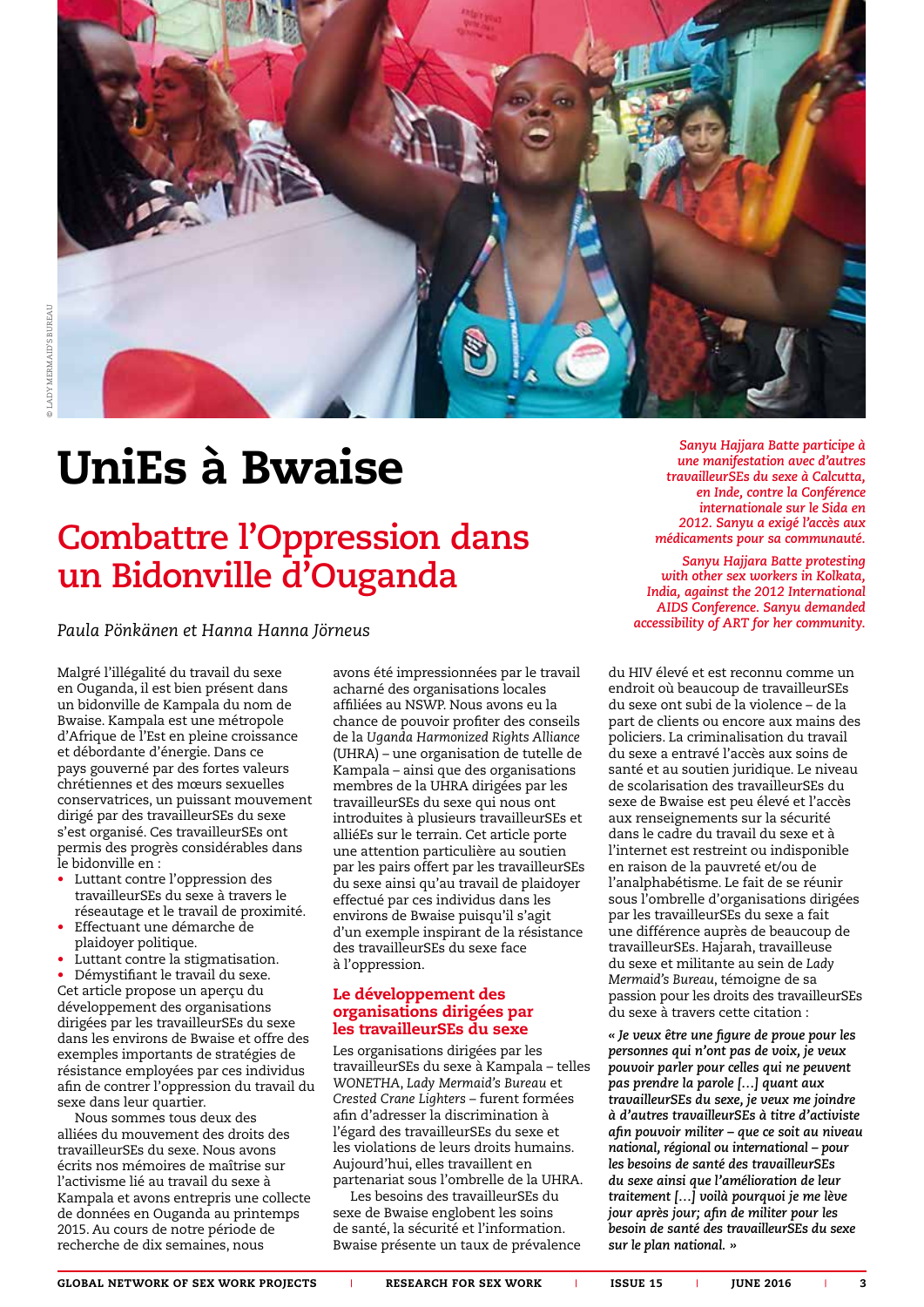

Sous l'ombrelle de la UHRA, les organisations dirigées par les travailleurSEs du sexe sont formées en fonction des besoins particuliers des différents groupes de travailleurSEs du sexe. À titre d'exemple, *Come Out Test Post Club* met l'accent sur les besoins des travailleurSEs du sexe transsexuelLEs et séropositifVEs alors que *Women Arise For Change* est centrée sur les droits des travailleurSEs du sexe bisexuelLEs, lesbiennes et réfugiéEs de l'Ouganda.

Même si les organisations travaillent avec des groupes de travailleurSEs du sexe différents, elles partagent le même objectif : rendre le travail du sexe plus sécuritaire et lutter contre l'oppression juridique du travail du sexe en Ouganda. Le fait de se réunir régulièrement afin de discuter de ce qui se passe dans les environs leur permet de répartir et de partager les tâches entre les organisations de façon efficace.

En plus de distribuer des préservatifs et du lubrifiant, les organisations offre des formations aux pairs portant sur la prévention des IST, sur l'hygiène ainsi que sur la santé physique et psychologique. Les conseils pratiques en matière de travail du sexe plus sécuritaire sont essentiels. Les éducateurRICEs pairEs offrent des renseignements sur l'auto-défense, comment gérer l'argent, le professionnalisme et les milieux de travail plus sûrs. Ils.elles renseignent les travailleurSEs du sexe quant à leurs droits sur le plan juridique et sur ce qui se passera suite à une arrestation. Les éducateurRICEs pairEs – qui sont des représentantEs forméEs des organisations dirigées par les travailleurSEs du sexe – entreprennent un travail de proximité. Ils.elles effectuent des visites à domicile au besoin – si unE travailleurSE du sexe est malade ou victime d'agression, par exemple.

### Rapport avec les tenanciers d'établissements de travail du sexe

Une étroite coopération entre les travailleurSEs du sexe et les tenanciers de bordels existe à Bwaise ; cette relation a permis de mieux résister à l'oppression présente dans le secteur. Les éducateurRICEs pairEs fournissent des préservatifs aux tenanciers d'établissements de travail du sexe qui les distribuent à leur tour aux travailleurSEs du sexe. Les tenanciers protègent également les travailleurSEs du sexe en frappant à la porte lors de leurs sessions avec leurs clients afin de s'assurer que tout se déroule bien. Le fait d'offrir un environnement de travail sécuritaire est bénéfique autant pour les travailleurSEs du sexe que les tenanciers ; lorsque les travailleurSEs sont protégéEs de la violence et des abus, les tenanciers arrivent à attirer plus de clients. Comme la plupart des travailleurSEs du sexe sont membres d'organisations dirigées par les travailleurSEs du sexe et que les nouvelles circulent rapidement – surtout lorsqu'unE travailleurSE est agresséE ou qu'un tenancier maltraite l'unE d'entre eux.elles – il est avantageux pour les tenanciers de respecter les droits des travailleurSEs du sexe et de leur offrir un environnement de travail sécuritaire, sans quoi les travailleurSEs ne sont pas en mesure de gagner de l'argent. Si les travailleurSEs qui œuvrent dans ces établissements ne seraient pas membres d'une organisation dirigée par les travailleurSEs du sexe, nous croyons qu'il serait plus difficile de lutter contre les violations des droits humains et la violence envers les travailleurSEs du sexe de la part des tenanciers et des clients potentiels.

Un bar dirigé par les travailleurSEs du sexe appelé V.I.P se trouve dans l'un

#### *Les travailleurSEs du sexe ont dessiné ceci dans le cadre d'un atelier sur le la défense des droits.*

*Sex workers drew this artwork as part of a workshop on advocacy.* 

des quartiers de Bwaise très fréquenté par les travailleurSEs. La propriétaire de l'endroit est une travailleuse du sexe membre de *Crested Crane Lighters*, une organisation dirigée par les travailleurSEs du sexe. Le bar fait office d'endroit sécuritaire pour les travailleurSEs du coin et leur permet de pouvoir facilement obtenir des préservatifs et du soutien par les pairs. Les éducateurRICEs pairEs du coin voient à ce que des préservatifs soient toujours disponibles. Les organisations dirigées par les travailleurSEs du sexe ont élaboré des solutions novatrices afin d'améliorer les conditions de travail à Bwaise. Ces efforts sont un formidable témoignage de résistance car ils démontrent que les travailleurSEs du sexe sont pleinement capables d'élaborer et d'implémenter des services à l'intention de leur communauté.

## Rapport avec les voisins

Le fait d'avoir une bonne relation avec les dirigeants locaux est avantageux pour les travailleurSEs du sexe – surtout lorsqu'ils.elles travaillent dans des quartiers comme Bwaise. Les travailleurSEs du secteur ont passé du temps à développer des relations avec des leaders politiques et communautaires; ils. elles ont également tissé des liens avec des dirigeants religieux dont plusieurs prêtres. Par conséquent, les travailleurSEs se sentent appuyéEs davantage par leur communauté locale et ont gagné le respect des dirigeants de Bwaise. Pour reprendre les mots de Diana de l'organisation *WONETHA* :

*« Il y existe des lieux où les travailleurSEs risquent de se faire violenter par les clients, mais il y a un changement qui s'opère car les dirigeants locaux prennent le parti des travailleurSEs. »*